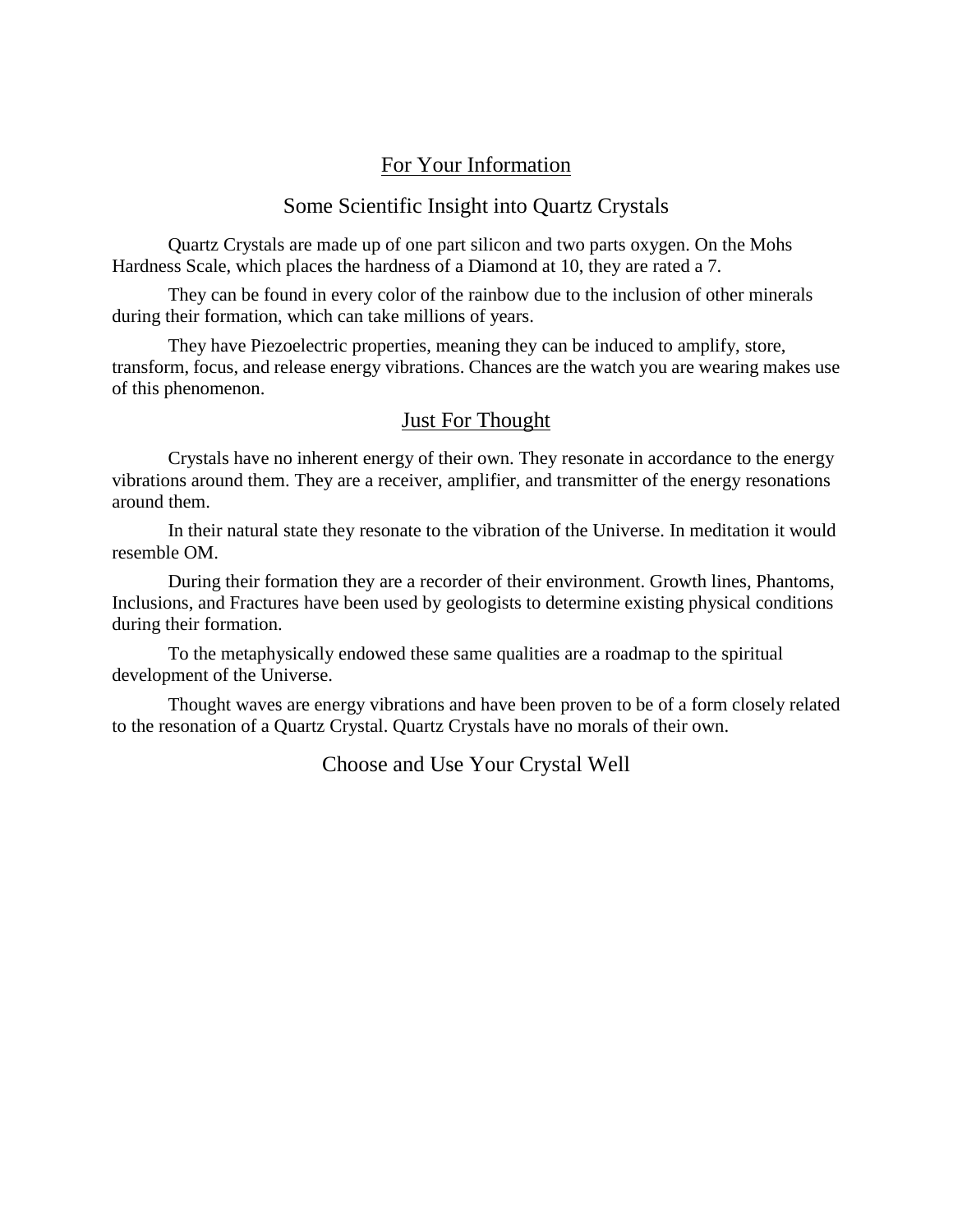## ZODIACS and Their Mineral Affinities

| Aquarius - Water Bearer: Jan. $20^{th}$ to Feb. $18^{th}$ :                                                | Sincerity      |
|------------------------------------------------------------------------------------------------------------|----------------|
| Aquamarine, Chrysoprase, Garnet, Labradorite, Lapis Lazuli, Opal.                                          |                |
| $Pisces$ – The Fish: Feb. 19 <sup>th</sup> to March 20 <sup>th</sup> :                                     | <u>Wisdom</u>  |
| Albite, Amethyst, Aquamarine, Chrysoprase, Fluorite, Green Tourmaline, Labradorite,<br>Moonstone, Opal.    |                |
| Aries – The Ram: March $21st$ to April $19th$ :                                                            | Innocence      |
| Amethyst, Carnelian, Fire Agate, Garnet, Pink Tourmaline, Topaz                                            |                |
| Taurus – The Bull: April 20 <sup>th</sup> to May 20 <sup>th</sup> :                                        | Love           |
| Aquamarine, Emerald, Kunzite, Lapis Lazuli, Rose Quartz, Sapphire.                                         |                |
| Gemini – The Twins: May 21 <sup>st</sup> to June 20 <sup>th</sup> :                                        | <u>Wealth</u>  |
| Agate, Chrysocolla, Chrysoprase, Sapphire, Topaz.                                                          |                |
| <u>Cancer</u> – The Crab: June 21 <sup>st</sup> to July 22 <sup>nd</sup> :                                 | Freedom        |
| Albite, Chrysoprase, Emerald, Green Tourmaline, Moonstone, Pink Tourmaline, Ruby,<br>Topaz.                |                |
| <u>Leo</u> – The Lion: July 23 <sup>rd</sup> to August 22 <sup>nd</sup> :                                  | Friendship     |
| Amber, Carnelian, Chrysocolla, Citrine, Fire Agate, Garnet, Pink Tourmaline, Ruby,<br>Topaz.               |                |
| <u>Virgo</u> – The Virgin: August $23^{rd}$ to September $23^{rd}$ .                                       | Truth          |
| Amazonite, Emerald, Kunzite, Moonstone, Opal, Peridot, Pink Tourmaline, Sapphire.                          |                |
| <u>Libra</u> – The Scales: September $24th$ to October $23rd$ .                                            | Hope           |
| Aquamarine, Emerald, Kunzite, Moonstone, Opal, Peridot, Pink Tourmaline, Sapphire.                         |                |
| Scorpio – The Scorpion: October $24th$ to Nov. $21st$ :                                                    | Loyalty        |
| Albite, Aquamarine, Emerald, Garnet, Green Tourmaline, Malachite, Moonstone,<br>Obsidian, Ruby.            |                |
| Sagittarius – The Archer: Nov. $22nd$ to Dec. $21st$ :                                                     | <b>Success</b> |
| Amethyst, Azurite, Labradorite, Lapis Lazuli, Pink Tourmaline, Ruby, Sodalite, Topaz.                      |                |
| <u>Capricorn</u> – The Goat: Dec. $22nd$ to January 19 <sup>th</sup> :                                     | Constancy      |
| Amber, Amethyst, Carnelian, Fire Agate, Garnet, Green Tourmaline, Labradorite, Peridot,<br>Ruby, Sapphire. |                |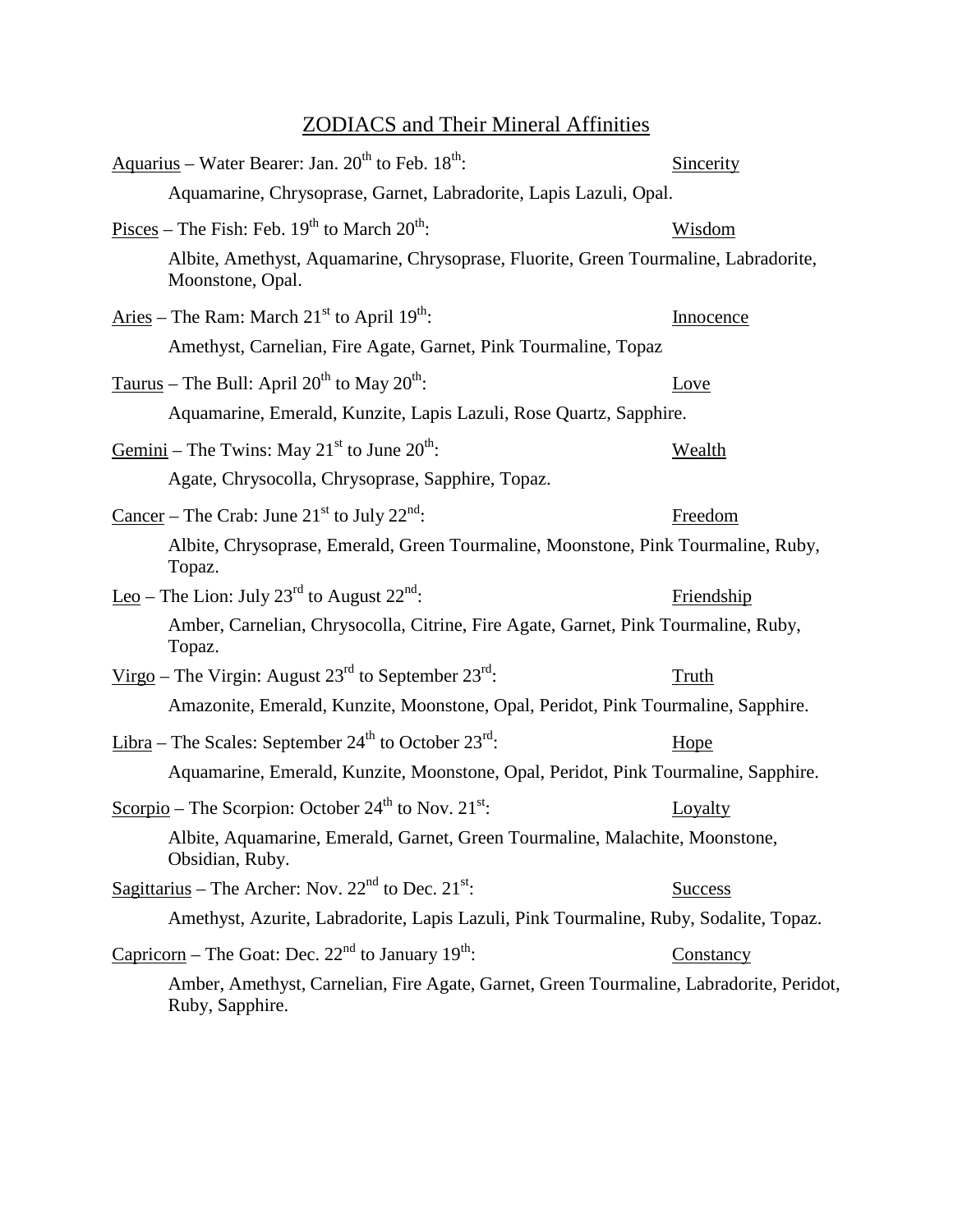**AGATE**-A form of Crypto Crystalline Quartz: found in nature in every color of the rainbow. Raises Consciousness, helps fears, aids in grounding, and acceptance, Gives a Spiritual Love of Truth.

**AMAZONITE**-Aligns the Etheric and Mental bodies, enhances the effects of other vibrational mineral therapies. Brings Joy and Upliftment. Strengthens the nervous system. Chakra -Throat

**AMBER**-A form of fossilized resin. It radiates energy (light and heat) and acts as an **Energy Filter by absorbing** Negative Energy. Activates the altruistic nature, spiritualizes the intellect, aids in purification , gives a lift to spirits. It aids the respiratory and endocrine systems and protects against rheumatism. Helps toothaches and headaches. Helps release fluids from the lower digestive tracts. Chakras–Navel, Throat, Crown

**AMETHYST**-A beautiful form of Quartz Crystal. The purple color comes from the inclusion of magnesium. This is one of the most commonly worn and used crystals because of its many properties. These properties include aiding in Spiritual Attunment by acting as a channeler and enhancer of your own Psychic Energy. It is often used for purification and regeneration. It reduces mental tension. The best aid for Breaking Bad Habits. It stimulates creativity, intuition and raises self–esteem. It is used extensively to create pleasant soothing dreams. Prevents overindulgence, improves the memory and generally makes the wearer more amiable. Healing properties include strengthening the endocrine and immune system, cleansing the blood and activating the pineal and pituitary glands. Also enhances brain activity. Chakras-Third Eye, Crown

**ANGELITE** -Balances the spiritual and the physical body. Aids in linking energy fields and protects the link thereby Aids Astral projection. Brings about an understanding of the Cosmic Consciousness. Chakras-Third Eye facilitating Spirit Guide Communication for Psychic Healing and Channeling. Dispels anger.

**APACHE TEARS**-Said to be formed from the tears of the Apache Indians. Actually a rare translucent form of black onyx-note you can see through the edges. Consoles and relieves misery. Remembers the physical and tells the story of the wearer.

**APATITE**-Stimulates creative and intellectual thought processes. Clears mental confusion and allows for quicker solutions. Frees the mind from jealousy and allows clear thinking and true love. Aids with muscle tissue regeneration, motor skills and calcium absorption. Relieves hyper tension and promotes clear thought.

**AQUAMARINE**-A Bluish green transparent beryl. Gives guidance in life and spiritual vision and enhances self-expression. Relieves toothache, improves the sight, promotes clear and logical thinking. Said to be good luck for exams and job interviews. Reduces fluid retention, strengthens the kidneys, liver spleen, and thyroid. Chakras-Throat, Solar plexus.

AVENTURINE-A green Quartz Crystal. A great Psychic and Physical Healer. Gives courage and Good Luck. Supports a positive attitude and mental clarity. Relieves tension, gives the wearer independence, calmness and serenity. Attracts Money Stimulates muscle tissue, strengthens blood. Chakra- Heart

**AZURITE**-A combination of Lapiz and Malachite. Expands consciousness. Amplifies healing abilities, aids in regeneration of damaged tissue, Stimulates thought, aids in Mental Focus. Strengthens blood. Chakra-Third eye, Throat.

**BERYL**-This mineral is commonly used in Crystal Balls because it is harder and clearer than crystal quartz in larger pieces. Used by readers as an aid to give focus and guidance. It is beneficial to intestinal and cardiovascular problems.

**BLACK ONYX**-See Onyx. Wards off evil. Aid in Prophecy. Should not be worn at night because it allows an avenue to the subconscious for negative energies.

**BLOODSTONE**- Green crystal shot through with splatters of Jasper. Can also be Jasper shot through with other colors. Aids in reaching higher states of consciousness. Treats Blood Disorders, Helps with heart and high blood pressure, gives virility, strength and the courage to do good. Chakra-Root, Heart.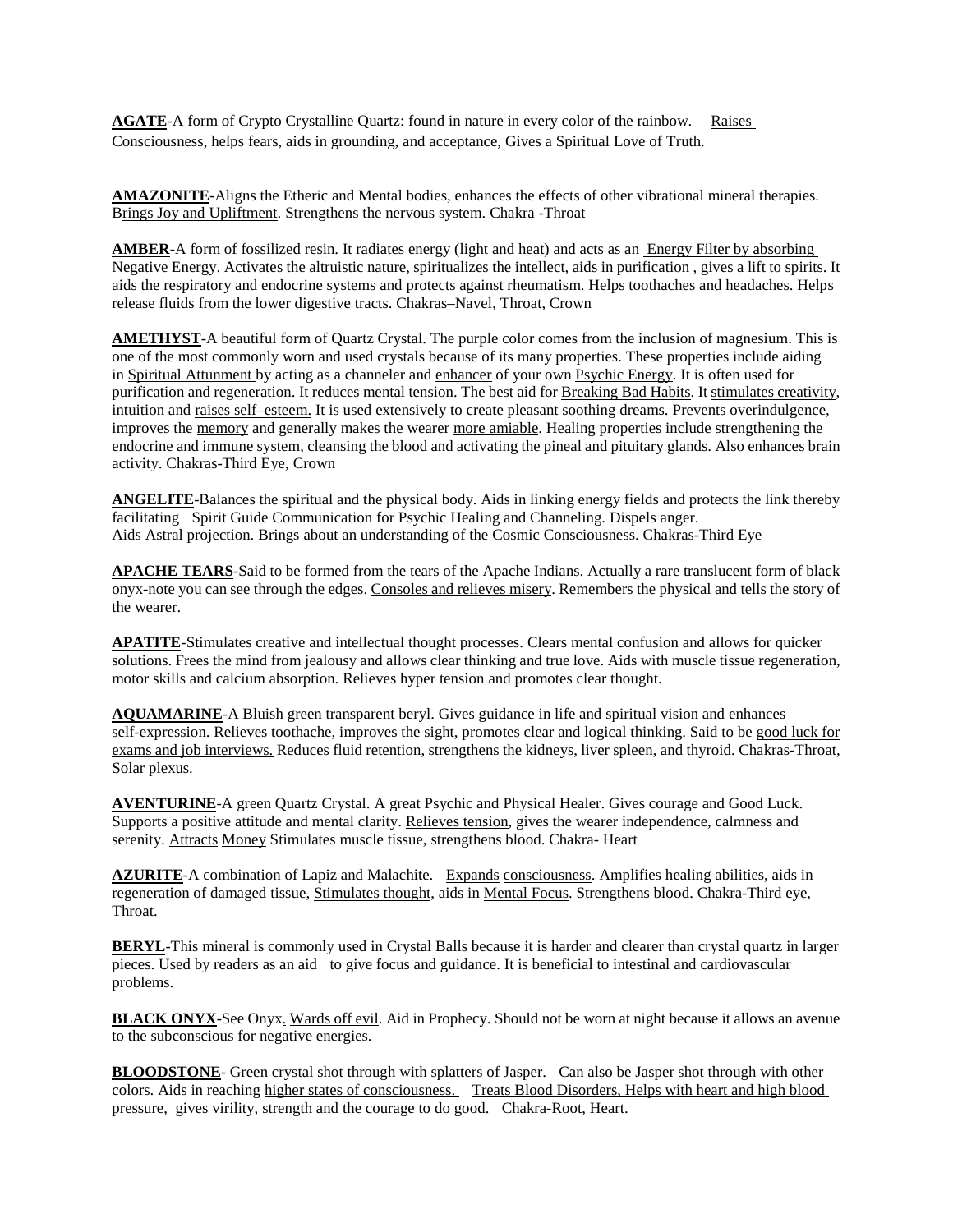**BLUE CHALCEDONY** -A member of a large group which includes agate, bloodstone, carnelian, jasper, onyx, SKY STONE and a Link to Fallen Brothers, allowing visions to pass to the bearer from the Spirit World. petrified wood and others. The blue form is used extensively by Native Americans who view it as a It encourages generosity, and acceptance.

**BLUE LACE AGATE**- Looks just like the name. Calms Violent Emotions. Helps with free expression and clarity of vision. Neutralizes Anger. Chakra-Throat.

**BLUE QUARTZ-**An aid in Chemical Detoxification, stimulates creativity and has a calming effect.

**BONE IVORY**-Any number of bones (Yak, Camel, Cow, Bird, etc.) used as Talisman. Generally carved into various shapes to ward off evil spirits.

**BOTSWANA AGATE**-Form of chalcedony. Hails from the land of its namesake. Highly recommended for people who smoke or come in regular contact with smoke Ie: Cooks and fire-fighters because it helps the body to assimilate oxygen. Aids depression. Beneficial to the circulatory system, skin, and brain.

**BRACIATED JASPER**-Form of chalcedony. Drives away Evil Spirits, Wards against Witchcraft, soothes, strengthens aids depression. Unites Spirit and Body. Protects from toxins. Aid to truck drivers by nullifying diesel fumes. Works like bloodstone to aid the circulatory system.

**BRUNEAU JASPER**-A form of multi-colored banded jasper with flowing color lines in a circular pattern which sometimes resembles an eye. Allows the user to see the patterns of collective energy that flow between all worlds. Helps in connecting with past lives. The Eye Of The Worlds.

**CALCITE**-Green-Aids in astral projection and dream voyaging. It helps to balance the opposites (Yin-Yang). It is used as a urinary tract stimulant. Blue-Releases stress, brings serenity, increases intuition, calms anger. Orange-Aids with creativity, works with the second chakra to increase sexuality and fertility. Honey-Helps to focus concentration, good tool for meditation, recharges all energies, used to enhance other stones.

**CARNELIAN**-Reddish colored Chalcedony. Wards off Evil, stimulates a feeling of well being, curiosity and creativity; used as an aid for lower back and reproductive problems. Also menstrual cycle pains; Helps Rheumatism and Arthritis, and depression. Aids kidneys, lungs, liver, gall bladder and pancreas. Aids in tissue regeneration. Chakras-Navel, Solar Plexus, Heart.

**CHRYSOCOLLA**-Clears the throat Chakra, Allows one to see and speak the highest truth, awakens compassion, balances the emotions.

**CITRINE**-A yellowish variety of quartz. Clears the mind, overcomes mental blocks, giving personal insight and strengthening inner vision balance and self consciousness. Aids in overcoming Addictions and violent emotions. Good for kidneys, colon, liver, gall bladder, digestive organs, and heart. Chakras-Navel, Crown.

**CLEAR QUARTZ CRYSTAL-**The most widely and frequently used of all the therapeutic minerals. The purist finds it strongest in its natural state. It has the power to store and transmit energy. It amplifies and directs psychic energy and enables the user to become more aware and receptive to psychic energy sources, thereby bridging the gap between the material world and the supernatural. This is your best aid in healing and meditation exercises as it focuses thought and energy, attuning your psyche to its higher self. Chakra-All.

**COPPER**-Aids in fighting inflammatory diseases such as Arthritis and carpal tunnel. Helps stabilize the metabolism, and heightens the immune system. Beneficial to the lungs, improving the exchange of oxygen and filtering pollutants. An aid to expression and accepting your true feelings. Note: The use of copper as with all other minerals listed here is not suggested as a substitute for professional medical treatment, but rather as a possible addition.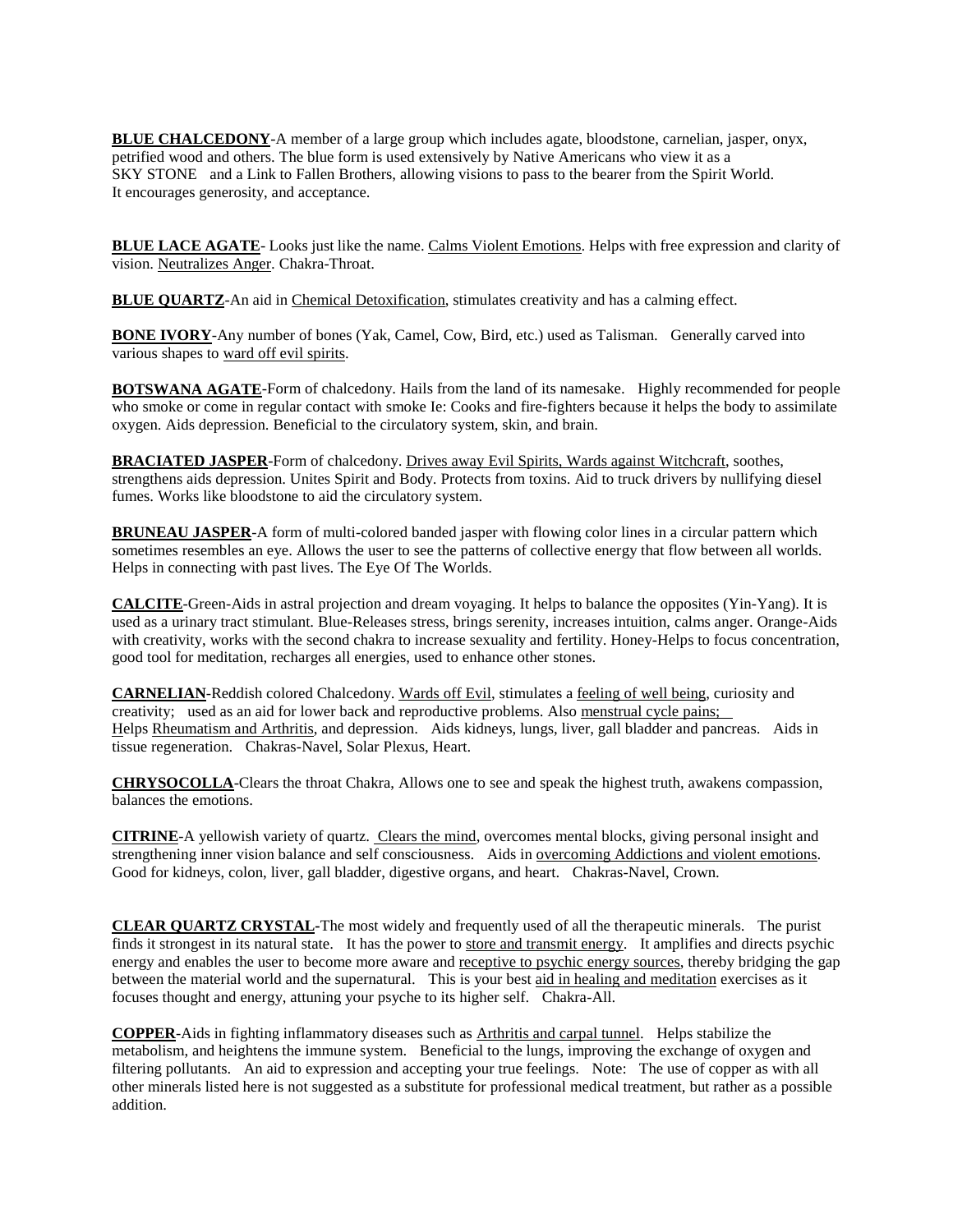**CORAL**-Brings Good Luck and Spiritual Awareness through meditative visualization. Said to aid arthritis. Assists with anemia, bladder conditions, colic and whooping cough. In some parts of the world it is worn to Ward off Evil Thoughts sent by ill-wishers.

**DIAMOND**-The hardest of all minerals; Master healer. It removes Psychic blockages and negative thought, drives away madness and bad dreams, decreases the effect of toxins, promotes self-esteem and controls jealousy. Thought to be a mild Aphrodisiac. Aids in the prevention and control of respiratory problems. Chakra-All.

**DOLOMITE**-Relieves sorrow by giving intuition into Divine Destiny and Karmic Balance, there is a reason and a lesson in everything sorrowful that happens. Brings about an understanding of the Cycle of Life and Death. Encourages charity. A natural steroid great for body builders

**EMERALD**-Called the EARTH GODDESS. It totally Rejects Evil Energies, promotes healing meditations, strengthens clairvoyance, and all good Psychic energies. Aids in relationships, relaxes the physical body while enhancing the Psyche. Opens the Heart to Love, peace and healing. Strengthen heart, liver, kidneys and the immune system. Chakra-Heart, Solar Plexus.

**FLUORITE-A** natural calcium fluoride. Aids in grounding the Psyche by removing Psychic clutter, giving direction and strength. Helps with Aura determination. Absorbs and alters all energies. Strengthens bones and teeth. It is beneficial to blood vessels and spleen. Used as an aid in all Chakras.

**GARNET**-Calms Violent Emotions, aids in cyclic regression, stimulates the Psyche, giving Self Esteem and willpower. Cures Depression, promotes Love and Faithfulness. It is used as a ward against physical harm. As danger approaches the color deepens as the brilliance diminishes. Improves imagination, increases energy, protects against infection, depression, and skin diseases. Works with liver to remove toxins, stimulates circulation and the pituitary gland. Regenerates the bodily systems, especially the bloodstream. Chakras-Root, Heart.

**HEMATITE**-Natural ferric oxide. Aids in the relief of arthritis because of its magnetic quality. Although steel grey in color, when scratched it bleeds red. Improves all blood disorders, helps coagulation. Reduces stressful effects of air travel, combats insomnia. Used as a Grounding Stone, to ground negative energy, giving protection from the Evil Eye. Enhances astral projection, promotes balance, focus, convergence and concentration of energy. Hematite is a stone which it is said will help to increase courage and it is also claimed that it will strengthen the heart and is good for reducing a rapid pulse. Chakras-Unknown.

**HERKIMER DIAMOND-Not really a diamond at all; actually a very hard double terminated Quartz Crystal. More** and more people are turning to this crystal for its amazing Healing Powers. Aids in remembering and reliving past lives, stimulates Clairvoyance as an aid in dream work. Stores Psychic Energy. Relieves Pain, and aids with sleep disorders by relieving stress and tension. Cleanses toxins. New research shows it may be a deterrent to some forms of cancer. Used extensively with Third-Eye Meditation. Chakras-All

**INFINITE**- A form of serpentine jade with quartz. Energizes and activates. Used extensively by healers to enhance the energy flow and connect to the universal consciousness. Draws out pain. Has Angelic Energy.

**JADE**-Soothes the Psyche for time regression sessions. Wards off evil, Protects the wearer. Gives wisdom and long life. Encourages the expression of deep emotions. When received as a gift Brings Good Luck, friendship and loyalty. Acts as a blood cleanser and strengthens the immune system. Chakra-Unknown.

**JASPER**-A variety of chalcedony. Powerful healer with the main impact on the physical body. Native Americans combine it with turquoise to bond Heaven and Earth. It is said to both invigorate and stabilize. Contains iron and is thought to be useful in blood disorders. Protects against Witchcraft. Strengthens the liver and gall bladder. Chakra-Root.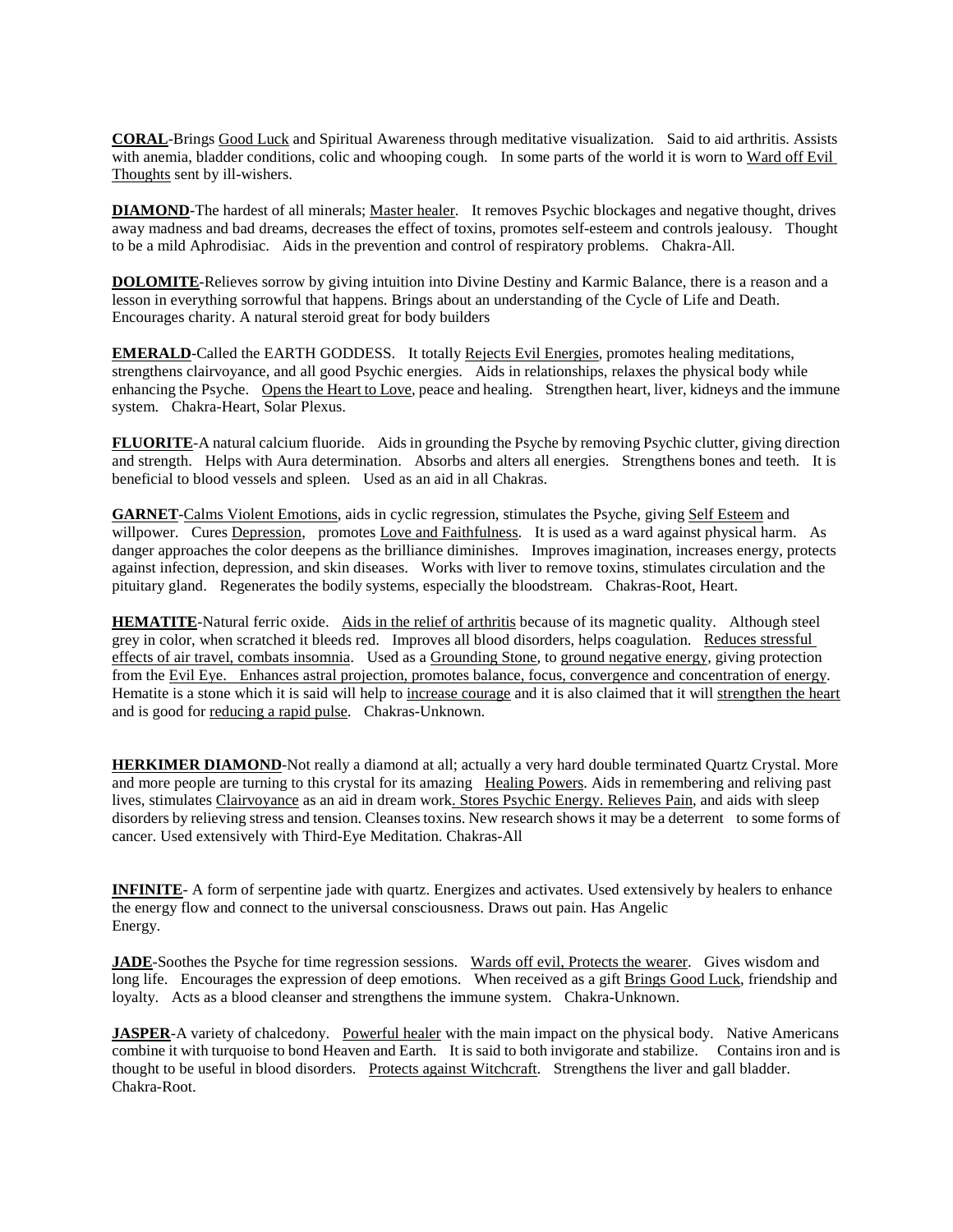**JET**-A very hard lustrous form of carbon. Guides the Psyche in relationships between spirit and the soul. Nullifies Spells and charms. Aids in dispelling depression and fear. Protects from violence. Aids in Grieving.

**KUNZITE**-Dissolves negativity and removes obstacles. Produces the feeling of a gentle peace penetrating one's inner core. Helps with expressing all types of love. Use to dispel possession from the nether world.

**KYANITE**-Brings calmness and tranquility to the whole being. Stimulates communication. dispels anger frustration. Facilitates meditation and balances the Yin-Yang promoting emotional and physical growth. great meditative aid aligns the chakras.

**LABRADORITE**-Blue Feldspar. Also known as the Dragon's Eye. Elevates consciousness and connection with the universe. Chakra-Third Eye, Crown.

**LAPIS LAZULI**-Amplifies Thought helping to <u>open the Third Eye</u>. Aligns the etheric, mental and spiritual entities enhancing attunement. Aids with Asthma, Eye Problems, Anxiety and Sleep. Works very well for Aquarians helping to maintain direction. Activates the thyroid and strengthens the skeletal system. Chakra-Third Eye, Throat.

**LEPIDOLITE**-Stone of transition and change. Assist in the restructuring of old patterns allowing for a smooth transition during the change. Alleviates stress and depression. Used in Reiki to promote the transfer of energy to the area of need.

**LITHIUM QUARTZ**-Contains pure Quartz crystals plus Lithium Ions. It resonates to every vibrational frequency. It has been called The Finest Balancing/Healing Crystal available today. The resonance is self nullifying; therefore it cleanses and clears it self. It acts as a sender and a receiver.

**MALACHITE**-A form of greenish copper ore. Assists with astral vision exercises by balancing the right and left brains. Said to protect the children of the wearer. Protects against radiation and aids in tissue regeneration. Aids Arthritis pain. Attracts physical and material benefits. Regulates abnormal sugar levels and menstrual cycles. Used for Asthma treatment. Reduces Stress and tension thereby aiding sleep. Raises the spirits increasing hope, health and happiness. Helps give Guidance, purpose and security. Chakras-Heart, Solar Plexus.

**MERKABA CRYSTALS** -This is a star tetrahedron consisting of two interpenetrating three sided pyramids that form a 3 dimensional STAR OF DAVID (6 sided star). Symbolically it links the mind, heart, and body in a way that provides the MERKABA. This term means Chariot in Hebrew. In the Eighteenth Dynasty of ancient Egypt it meant MER (rotating field of light) KA (spirit) and BA (soul)

MERKABA activates the protective love of the Universe and awakens, heals and transforms on the spiritual, physical, mental and emotional levels. The MERKABA is cut from many types of Crystals and carries the attributes of that stone to its highest usage. Can be used in a healing circle to promote connections between the participants

**MOONSTONE**-An opalescent feldspar. Good meditative aid, acts as a mediator between mind and emotions. Helps to soothe and balance emotions. A great aid to Macho personalities balancing and sensitizing—calms and directs. Aid to prophecy and clairvoyance. Used for all female problems, particularly pre-menstrual tension. Reduces excess fluids in the body. Aids stomach, spleen, pancreas and pituitary gland. Chakra-Heart.

**MOSS AGATE**-Helps give guidance to intuitive and artistic persons. Balances the left and right brain. Relieves depression. Works well for Geminis.

**MOTHER OF PEARL**-The shell that gives birth to pearls. Promotes innocence, wisdom and nurturing. Used extensively for carving symbols that carry their own elemental powers.

**OBSIDIAN**-Quartz glass formed by volcanic activity. Aids in prophecy, wards off negative energy, i.e. the Evil Eye. However should not be worn next to the body when sleeping—can cause bad dreams. Protects sensitivity, cools strong love emotions and the pain of separation. Reduces tension. Protects the traveler.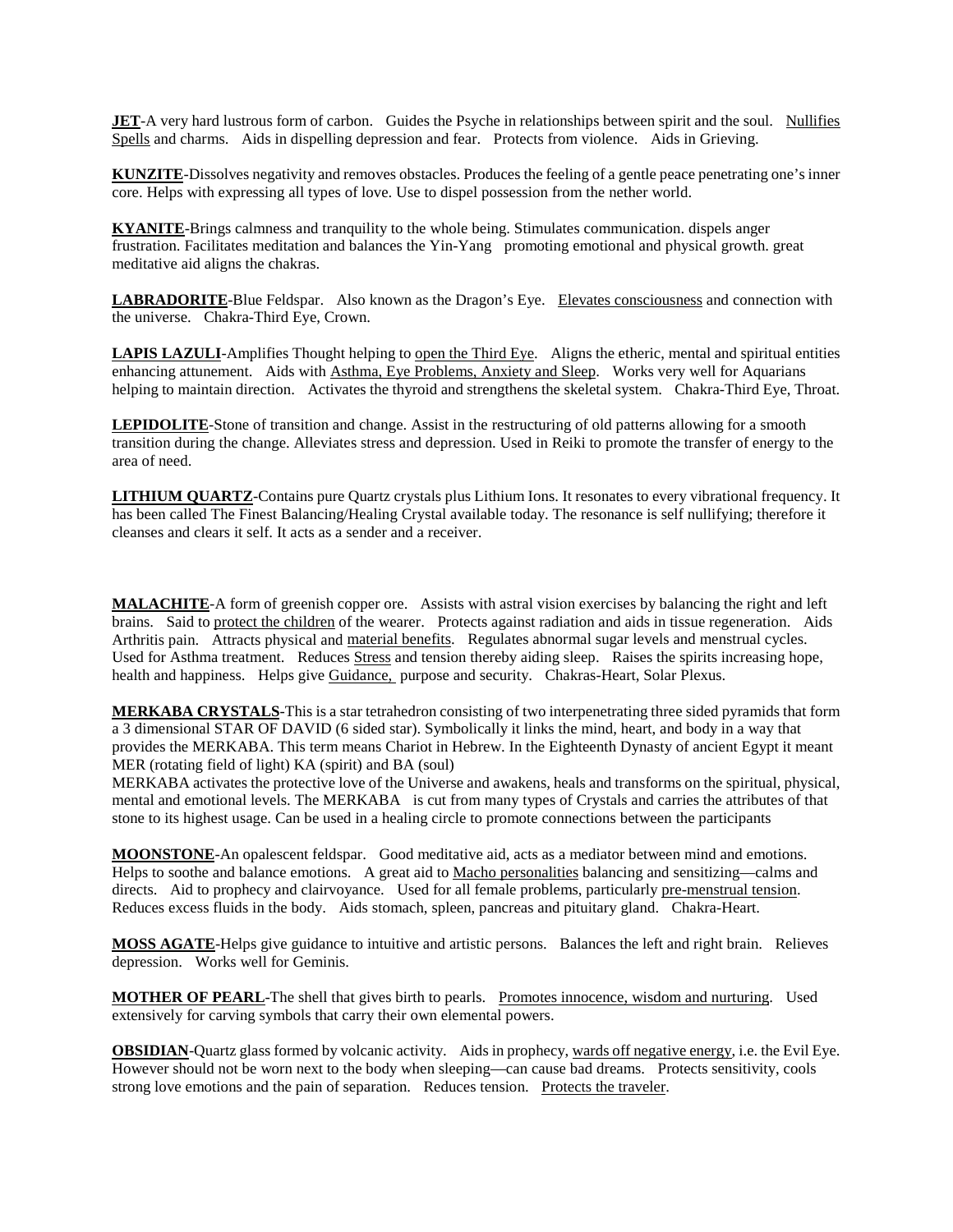**ONYX**-Black Agate. Improves concentration and devotion. Balances the opposites (Yin-Yang) thereby enhancing emotional balance and self control. Relieves stress and strengthens bone marrow.

**OPAL-Quartz in a state called Hydro Quartz.** Enhances Cosmic Consciousness, aiding in channeling, finding truths and teaching them to others. Aids in Psychic journeying, gives intuition and harmony. Promotes emotional Balance and Creativity. The giving and wearing assures Love and Faithfulness, but if the love is false, the influence is reversed—one way to test your love if you dare. Aids eyesight, pineal and pituitary glands. Chakra-Heart.

**PEARL**-The Gem of the Sea. Associated with innocence and virginity. Gives wisdom and is expeditious to the laws of Karma. Brings Love and relationships to the wearer and the giver.

**PERIDOT**-Aids in opening inner vision—the Third Eye. Frees the Psyche from envy, enhances clarity and patience, calms and balances. Can cleanse and Heal Damaged Emotions and relationships. Must be used with caution-attracts occult powers to the user. Should be used with a grounding stone. Stimulates tissue regeneration, balances the glandular system, aids the heart, pancreas, liver and spleen. Chakras-Navel, Solar Plexus.

**PETRIFIED WOOD-Fossilized plant matter usually in some type of agate form; comes in all colors. Good for** Athletes, aids muscle tissue, skin maladies and the circulatory system. Helps arthritis, senility, blood clots and arterial sclerosis. Is an aid in exploring past life experiences. It has a deep affinity to the Earth and the environment making the wearer more Nature Conscious.

**PLATONIC SOLIDS**-Geometric shapes cut from various forms of crystal. Ancient Egyptians thought these to cantain the secrets of the Universe and considered them to have Magic Qualities. In Greecde Plato designated the shapes to represent fire, earth,air, spirit, and water.

**PYRITE**-Iron Crystals. Eases anxiety and frustration, giving calmness and patience, relieving depression. Aids in harmonic relationships. Opens the mind to new ideas, intellectually and creatively stimulating. Links the left and right hemispheres of the brain, facilitating communion between logical and emotional thought. Strengthens the astral body. Gives strength of will. Increases oxygen in blood supply-clears congested air passages. Also called a Money Magnet.

**RHODOCHROSITE**-Aids in building force fields used in Psychic Rescue. Cleanses the subconscious, strengthens the Self, inspires forgiveness. Is an emotional healer. The wearer will Attract Opposites. Enhances memory. Aids the spleen, kidneys, heart, pituitary gland and the circulatory system. Chakras-Root, Heart.

**RHODONITE**-Fine tunes the hearing, allowing one to hear sounds not normally heard. A must for musicians. Reduces confusion and trauma. Increases Confidence. Chakra-Throat.

**ROSE QUARTZ**-Called the Love Crystal. It is a great healer. Aids in emotional balance and achieving Universal Love and Love of Self. Dispels emotional trauma (Heartbreak), stress and anxiety. Gives comfort and confidence, stimulates creativity. Gives spiritual energy, wisdom and courage. Used in the treatment of migraines and all headaches. Slows aging through skin rejuvenation. Increases fertility. Keeps the mind alert. Aids the kidneys, heart and circulatory system. Chakra-Heart.

**RUBY**-Known as the Source of Life. Gives spiritual wisdom and balance, focuses mental energy. Promotes vitality, confidence, leadership, flexibility and devotion. Aids in regeneration. Enhances circulation, vitalizing the blood system, and the entire body mind system. Helps with menstrual problems, pain and spasms. Lifts the spirit. Strengthens immunity. Chakra-Root, Heart.

**RUTILATED QUARTZ**-Magnifies and directs basic energy. Helps break old habits. Eases depression. Said to be of particular benefit to those who suffer from respiratory problems such as asthma and bronchitis. Balances different levels of consciousness. Regenerates tissue and builds the immune system. Chakra-All.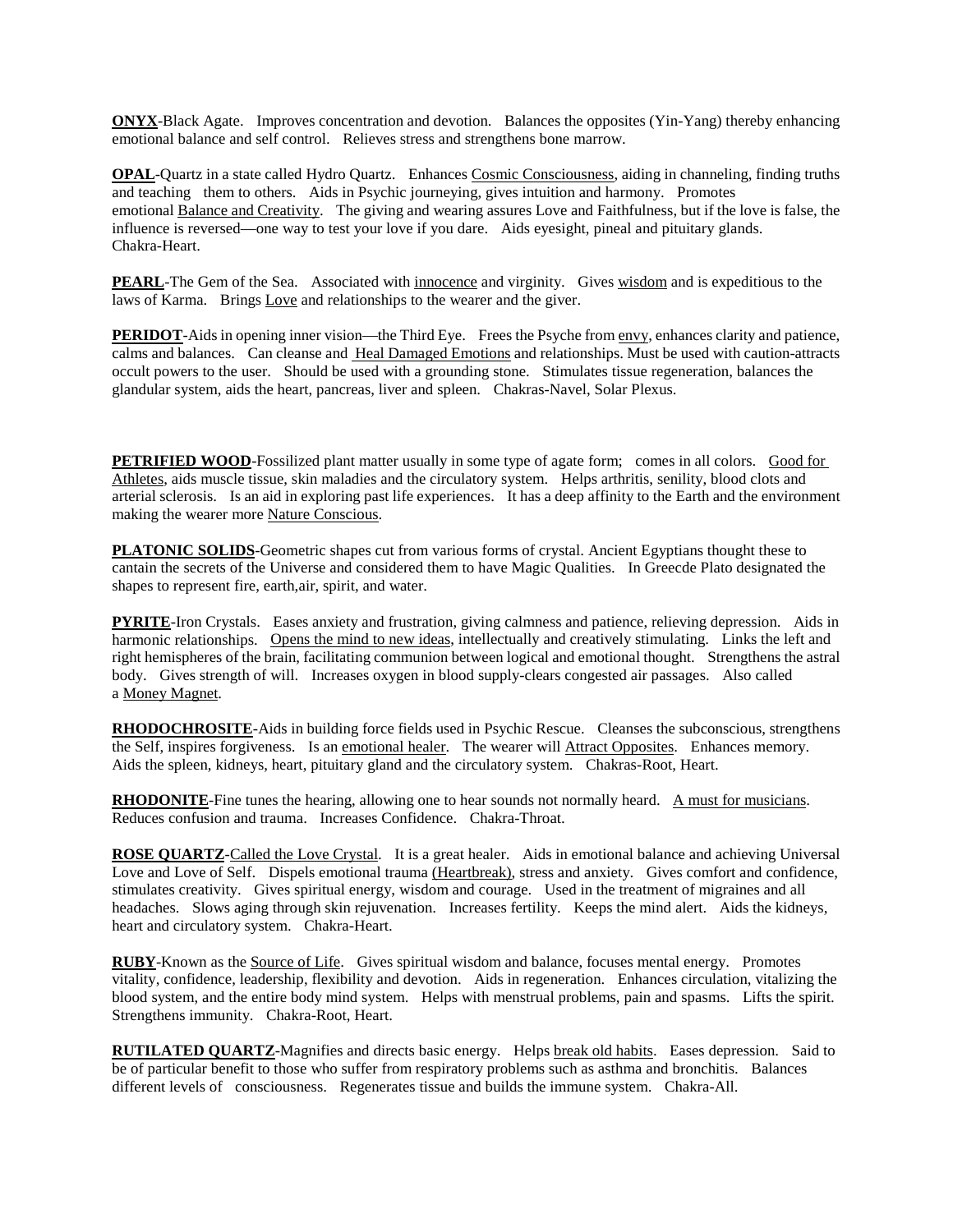**SACRED SEVEN-Also called the SUPER SEVEN. Thusly called because it is a composite of Seven minerals found** in ELLESTIALS. One should note that in smaller pieces taken from a larger source the smaller piece still contains all of the energies of the larger piece even if it does not contain all seven minerals. It seems to radiate light from its own inner source a light that transends normal boundaries. This light has been likened to the "HOLY LIGHT" of ST. Elmo's Fire. It never needs charging or cleansing. It facilitates ones thinking and understanding of the concepts of Brotherly Love and the Oneness of the Universe. Brings about a feeling of Peace and Harmony with Nature and Mankind.

**SARDONYX**-Striped or banded agate. Joins together similar attributes. Brings people of like nature together. Neutralizes the negativism of black onyx. A person wearing this stone appears more appealing. August birthstone.

**SELENITE**-Calms and clears the mind. Used in meditation as a focal point. The record storage for the environment--growth lines indicate environmental changes. Helps to clarify inner thoughts. Expands one's mental powers. Said to be one of the most powerful healers because of this. due to the tremendous energies involved all caution should be used. An expert crystal therapist should be called on to use this stone. Has a very directional energy flow

**SEPTARIAN**-Enhances the gift of speaking and communication, promotes the interest and enthusiasm of the listener. Instills patience endurance and tolerance. Use in the center of a drum ring to keep the drumming focused and resonating

**SERPENTINE-A** soft carvable form of jade. It gets its name from the snaky waxy appearance it has. Acts as a buffer to all energy sources, making it the perfect repository for herbs and minerals.

**SILVER**-A good healer because it is in harmony with the energies of the body. Works well as a communicator. Should only be worn when it feels right. Is known to be used for detoxification. Helps lungs, throat, reduces irritation from pollutants. Improves nerve function, works well with people with degenerative brain disorders, memory loss. Calms irrational fears. Balances the left and right brain. Lessens anxiety over problem solving. Improves fertility and helps resolve sexual problems, from impotence and dysfunction.

**SMITHSONITE** -Provides for leadership abilities enhancing physical energy and revitalizing the system. Activates all chakras. Strengthens ones ability in the psychic realm. Provides for pleasant, charm and favorable outcomes.

**SMOKEY QUARTZ**-If used properly, it destroys negative energy. Grounds the psyche, creating a balance of emotional energy. Increases creativity. Good for people with radiation related illnesses and those on Chemotherapy. Known as a Good Luck talisman, said to protect those going into combat, sporting or war. Gives energy and stamina, heightening survival instincts. Increases fertility and sexual energy. Strengthens the adrenal glands, kidneys, pancreas and helps in the assimilation of proteins. Chakras-Root, Solar Plexus.

**SNOWFLAKE OBSIDIAN**-See obsidian. Soothes Strong Emotions. Deflects negative energy.

**SODALITE**-Increases Psychic and physical Energy. Gives endurance and stamina. Aids in communication by alleviating the conscious and subconscious of fear and guilt. Aids in logical and rational thought. Lowers blood pressure and balances the metabolism. Strengthens the lymphatic system.

**SPIRIT QUARTZ-A** form of clear and or amethyst Quartz Crystal with overyling layers of small attaching crystals Originally called Cactus Quartz, given the name Spirit by the metaphysical users because it was seen to revitalize the healer and give them their SPIRIT back. See Clear Quartz and Amethyst for usages. The multiplicity of crystals holds energy from the crystal below and allows multi functional and multi user usage; therefore can be used very effectively in group healing or channeling. Use in the center of a wheel for connecting to the Spirit Realm. The white or clear variety is sometimes called FAIRY QUARTZ.